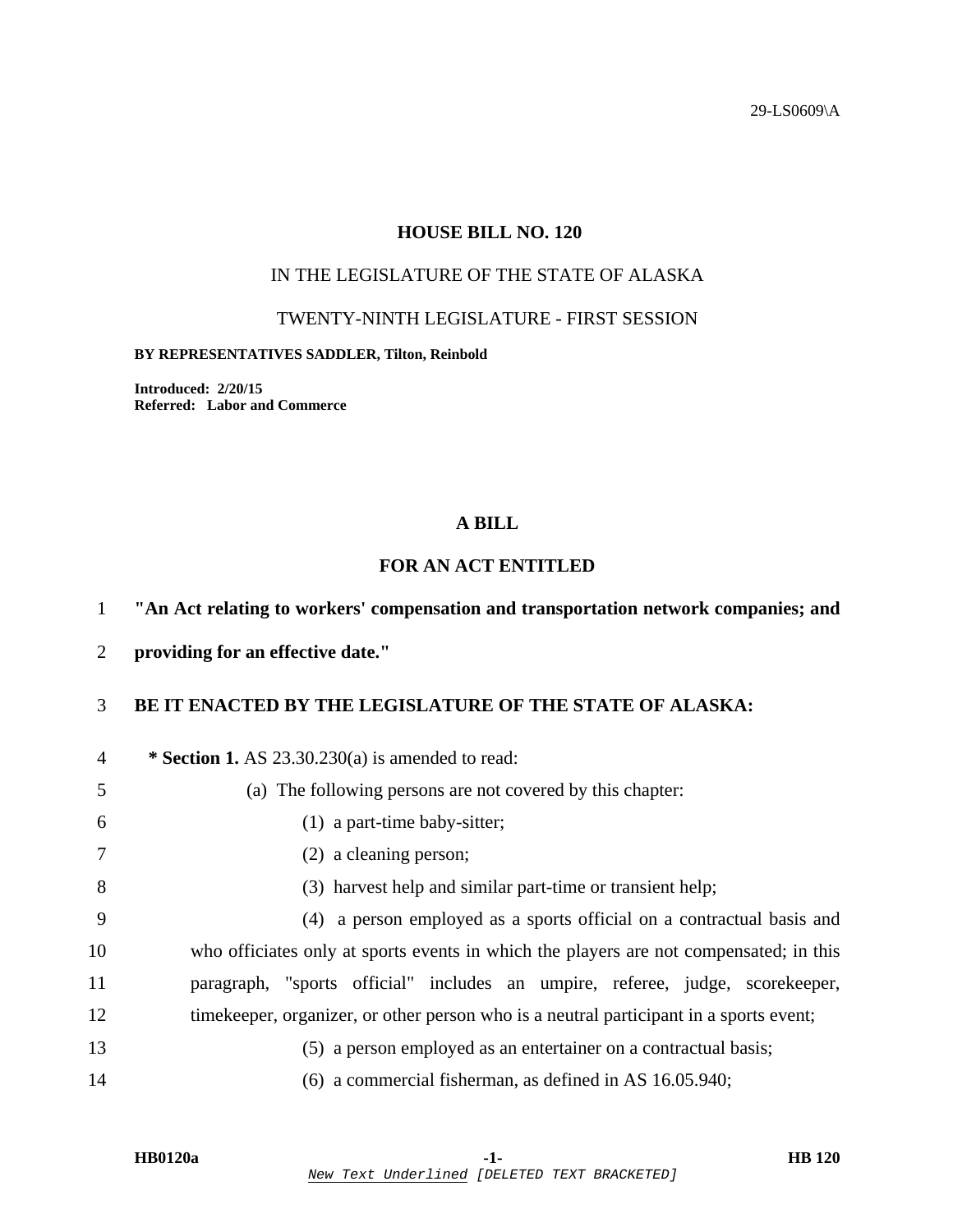1 (7) an individual who drives a taxicab whose compensation and written 2 contractual arrangement is as described in AS 23.10.055(a)(13), unless the hours 3 worked by the individual or the areas in which the individual may work are restricted 4 except to comply with local ordinances;

5 (8) a participant in the Alaska temporary assistance program 6 (AS 47.27) who is engaged in work activities required under AS 47.27.035 other than 7 subsidized or unsubsidized work or on-the-job training;

8 (9) a person employed as a player or coach by a professional hockey 9 team if the person is covered under a health care insurance plan provided by the 10 professional hockey team, the coverage is applicable to both work related and 11 nonwork related injuries, and the coverage provides medical and related benefits as 12 required under this chapter, except that coverage may not be limited to two years from 13 the date of injury as described under AS 23.30.095(a); in this paragraph, "health care 14 insurance" has the meaning given in AS 21.12.050; [AND]

15 (10) a person working as a qualified real estate licensee who performs 16 services under a written contract that provides that the person will not be treated as an 17 employee for federal income tax or workers' compensation purposes; in this 18 paragraph, "qualified real estate licensee" means a person who is required to be 19 licensed under AS 08.88.161 and whose payment for services is directly related to 20 sales or other output rather than the number of hours worked**; and**

**(11) a person who operates a motor vehicle that is (A) owned, leased, or authorized for use by the person; (B) not a taxicab described under (7) of this subsection; and (C) used to provide transportation network company services under an agreement with a transportation network company; a person is performing transportation network company services under this subparagraph when the person accepts a request for transportation received through the transportation network company's digital network or software application, continues while the person transports the passenger in the person's vehicle, and ends when the passenger exits the person's vehicle**.